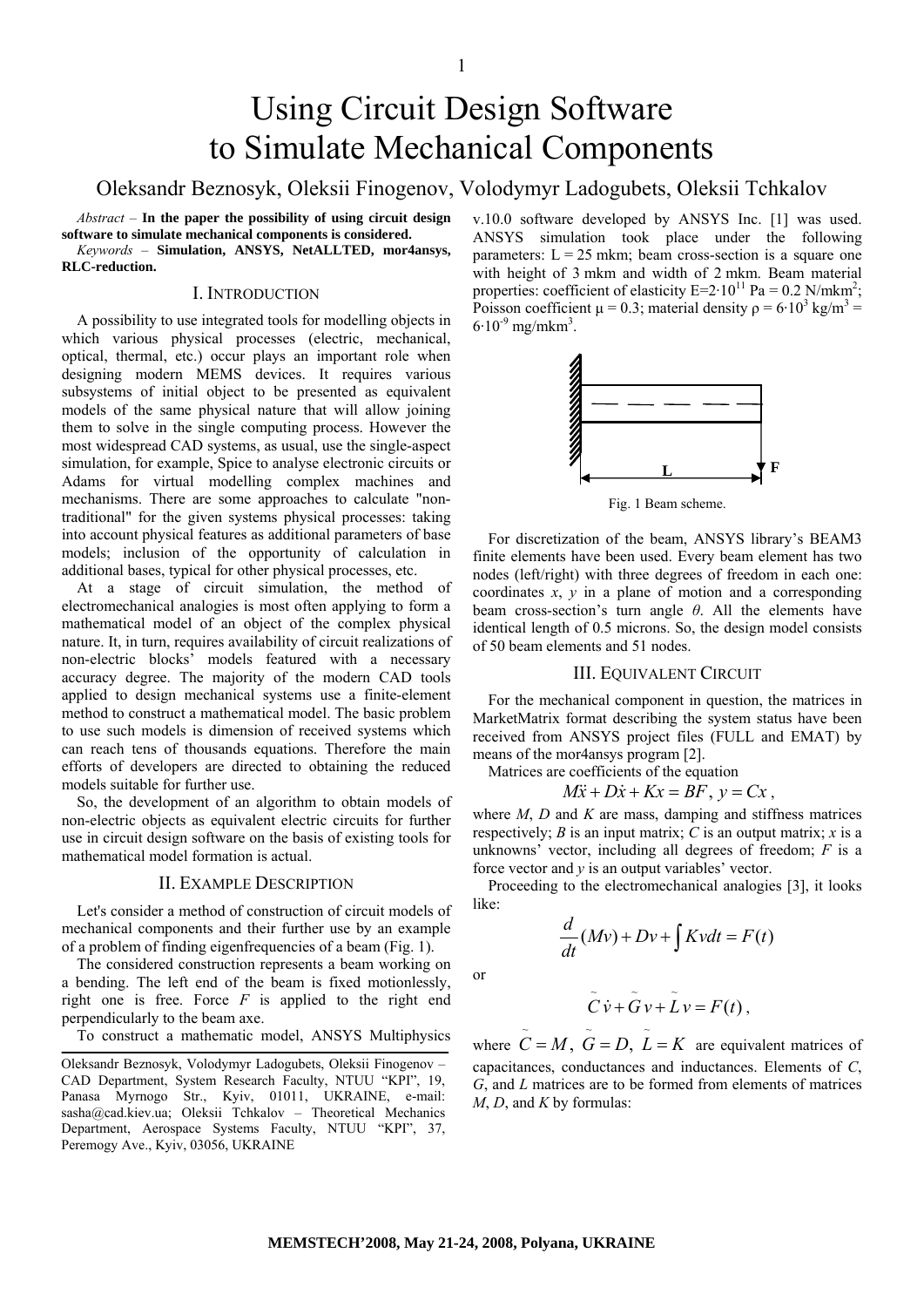$$
C_{ij} = -m_{ij}, \quad i, j = 1(1)N, \quad i \neq j
$$
  
\n
$$
C_{ii} = \sum_{j=1}^{N} m_{ij}, \quad i = 1(1)N.
$$
  
\n
$$
L_{ij} = -1/k_{ij}, \quad i, j = 1(1)N, \quad i \neq j
$$
  
\n
$$
L_{ii} = 1/\sum_{j=1}^{N} k_{ij}, \quad i = 1(1)N.
$$
  
\n
$$
G_{ij} = -d_{ij}, \quad i, j = 1(1)N, \quad i \neq j
$$
  
\n
$$
G_{ii} = \sum_{j=1}^{N} d_{ij}, \quad i = 1(1)N.
$$

where *N* is a quantity of the equations for the system in question. Using received matrices *C*, *G*, and *L*, it is possible to proceed to an equivalent circuit. Sometimes, some of these matrices can be absent. It means there are no corresponding elements in the circuit. For the considered example, the equivalent circuit is presented on Fig. 2.



Fig. 2 Beam equivalent circuit.

In the given circuit, subcircuits "Ox" and "Oy,Oz" are connected only by zero node of the circuit. It is obvious that if one source is connected to the mechanical equivalent's force application node, frequencies of one of subcircuits will be observed only. So, for the presented example, when connecting a source between nodes of 151, 0, frequencies corresponding to the mechanical model's tensioning eigenfrequencies will be observed. In the case of a source connected between nodes of 152, 0, output characteristic will contain only the frequencies corresponding to the bending eigenfrequencies. From the mechanics point of view, such a situation represents two independent directions the initial force vector is distributed on. For the equivalent circuit it means inclusion of a source between subcircuits, or inclusion of two sources for excitation of corresponding subcircuits.

#### IV. CIRCUIT DIMENSION REDUCTION

For the objects with complex geometry and a lot of degrees of freedom the finite-element model can contain hundreds of thousands equations. In this case the equivalent circuit can

contain millions and more elements. This circumstance makes it impossible to use the given circuit as a model of the object, so it is expedient to take advantage of algorithms of reduction of circuit dimension on the basis of Y-∆ transformation.

The essence of the methods based on the Y-∆ transformation consists in the following. Let's *i*-th node and its *k* neighbours are located as shown on Fig. 3. Then, the component equation of *i*-th row looks like:

$$
Y_{i}V_{i} - y_{1}V_{1} - y_{2}V_{2} - \dots - y_{n}V_{n} = 0, \qquad (1)
$$
\nwhere  $Y_{i} = \sum_{j=1}^{k} y_{j}$ .

Fig. 3. A work node of RLC circuit. Addition of a conductance between node 1 and nodes next to *i*-th.

To exclude  $V_i$  from (1), that is equivalent to excluding *i*-th node, let's define  $V_i$  as:

$$
V_i = \left(\sum_{j=1}^k y_j V_j\right) / Y_i \tag{2}
$$

and replace  $V_i$  with (2) at  $k$  equations, where it is present. Let's consider a first node, which will be next to *i*-th, and its equation looks like:

$$
\left(\bar{Y}_1 + y_1 - y_1^2 / Y_i\right) V_1 - \left(\sum_{j=2}^k y_j y_j V_j\right) / Y_i - \sum_{\substack{r=1 \ r \neq i}}^{k} y_r V_r = 0
$$
\n(3)

where  $k<sub>1</sub>$ 1 1 *k r r*  $r \neq i$  $Y_1 = \sum y$  $=\sum_{r=1} y_r$  is a sum of all node one's conductances ≠

excluding *i*-th node, *k1* is a number of nodes, connected to node 1.

Eq. (3) can be simplified:

$$
\left(\bar{Y}_1 + \left(\sum_{j=2}^k y_j y_j\right) / Y_i\right) / Y_1 - \left(\sum_{j=2}^k y_j y_j V_j\right) / Y_i - \sum_{\substack{r=1 \ r \neq i}}^k y_r V_r = 0
$$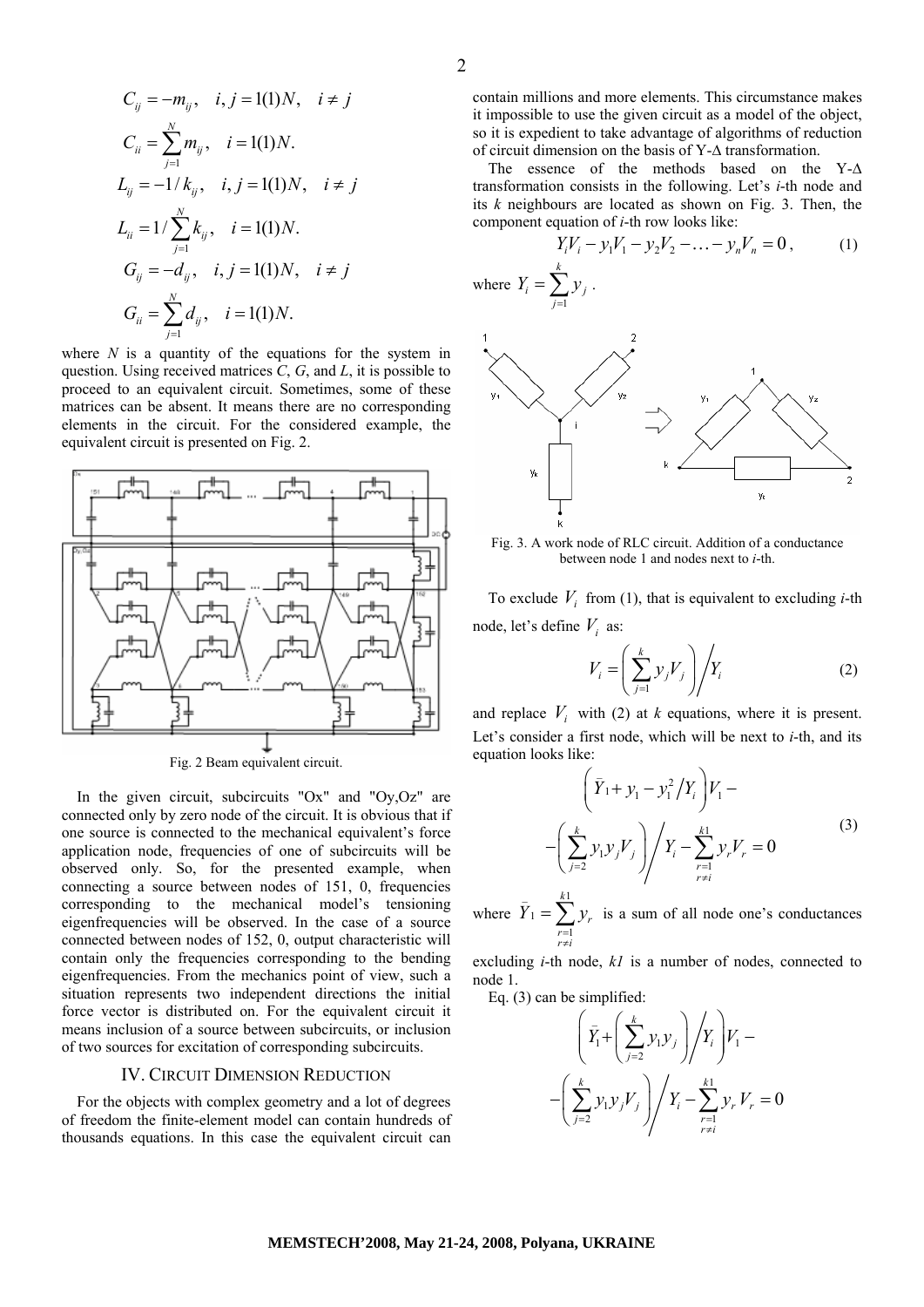Note that it is equivalent to adding *k-1* new elements between first node and *k-1* former neighbours of *i*-th node on Fig. 3.

For any two nodes next to *i*-th, for example *a* and *b*, excluding of *i*-th node leads to adding a new element between these nodes. Conductance of this element will be equal to:

$$
y_{ab} = (y_a y_b) / Y_i
$$

So, repeating this process for all *k* neighbours of *i*-th node, we remove it thereby.

For each node in the circuit, there are two time constants defined:

$$
\tau_{RCi} = C_i / G_i \text{ and } \tau_{LCi} = \sqrt{C_i / B_i} ,
$$

where 1  $i = \sum_i c_j$ *j*  $C_i = \sum c_i$  $=\sum_{j=1}^{ } c_j$  is a sum of all capacitances connected to

node *i*, 1 *k*  $i = \sum_i v_j$ *j*  $B_i = \sum b$  $=\sum_{j=1}^{ } b_j$  is a sum of all reactive conductances (the

value reverse to inductance) connected to node *i*, and 1 *k*  $G_i = \sum g_j$ *j*  $=\sum_{j=1}$   $g_j$  is a sum of all conductances connected to node *i*.

So, *i* node's time constant is:

 $\tau_i = \max(\tau_{RCi}, \tau_{LCi})$ .

*i*-th node is considered to be fast if:

$$
\tau_i < \tau_{\min} = 2\pi / \omega_{\max},
$$

where  $\tau_{\min}$  is a user-defined time constant, which depends on the maximal frequency of the circuit –  $\omega_{\text{max}}$ . Note that the  $\tau_{\min}$  constant is proportional to  $1/\omega_{\max}$ . Thus, if *i*-th node is a fast one it can be removed from the circuit as described above. (More details about reduction algorithms based on the Y- $\Delta$  transformation are in [4,5,6].)

In practice, the lower eigenfrequencies, which are work ones for mechanical systems, is of interest usually. Therefore, a compromise between accuracy and dimension of received models can be reached by the variation of  $\tau_{\min}$ .

#### V. SIMULATION RESULTS

The four lower eigenfrequencies of the construction in the range of 14 MHz up to 120 MHz are defined by computation. The results of ANSYS Multiphysics frequency analysis as well as the results of simulation of the equivalent and reduced under the different values of  $\tau_{\min}$  circuits in NetALLTED [7,8] are presented in Table I. The output characteristics of the equivalent and reduced circuits for the frequency range of 14 MHZ – 120 MHz are presented on Figs. 4-7.

The ANSYS and NetALLTED simulation results coincide that confirms the transition from a model obtained by finiteelement method to an equivalent circuit do not bring in an additional error. As it is seen from Table I, circuit simulation error under  $\tau_{\text{min}} = 2*10^{-4}$  as compared to the ANSYS results is less than 1% that confirms a high precision of the obtained model. Meanwhile, the dimension of the reduced model in

comparison with the equivalent one reduced more than 5 times.

### TABLE 1

#### SIMULATION RESULTS

|                           | <b>ANSYS</b> | NetALLTED |                 |                         |             |
|---------------------------|--------------|-----------|-----------------|-------------------------|-------------|
|                           |              | Equi-     | Reduced circuit |                         |             |
|                           |              | valent    |                 |                         |             |
|                           |              | circuit   |                 |                         |             |
| $\tau_{\rm min}$          |              |           | $8*10^{-4}$     | $4*10^{-4}$             | $2*10^{-4}$ |
| Node number               |              | 154       | 11              | 15                      | 27          |
| Element number            |              | 862       | 66              | 94                      | 256         |
| Node<br>reduction, %      |              |           |                 | 92.8571 90.2597 82.4675 |             |
| Element<br>reduction, %   |              |           |                 | 92.3434 89.0951 70.3016 |             |
| 1 <sup>st</sup> peak, MHz | 18.745       | 18.745    | 18.955          | 18.724                  | 18.788      |
| $2nd$ peak, MHz           | 50.890       | 50.890    | 52.613          | 50.458                  | 51.028      |
| $3rd$ peak, MHz           | 97.860       | 97.859    | 101.75          | 95.937                  | 97.955      |
| $4th$ peak, MHz           | 115.49       | 115.49    | 107.2           | 112.88                  | 114.93      |
| Maximal error, %          |              |           | 7.18            | 2.26                    | 0.48        |







Fig. 5 AFC, PFC of the reduced circuit,  $\tau_{\text{min}} = 8*10^{-4}$ .



Fig. 6 AFC, PFC of the reduced circuit,  $\tau_{\text{min}} = 4*10^{-4}$ .